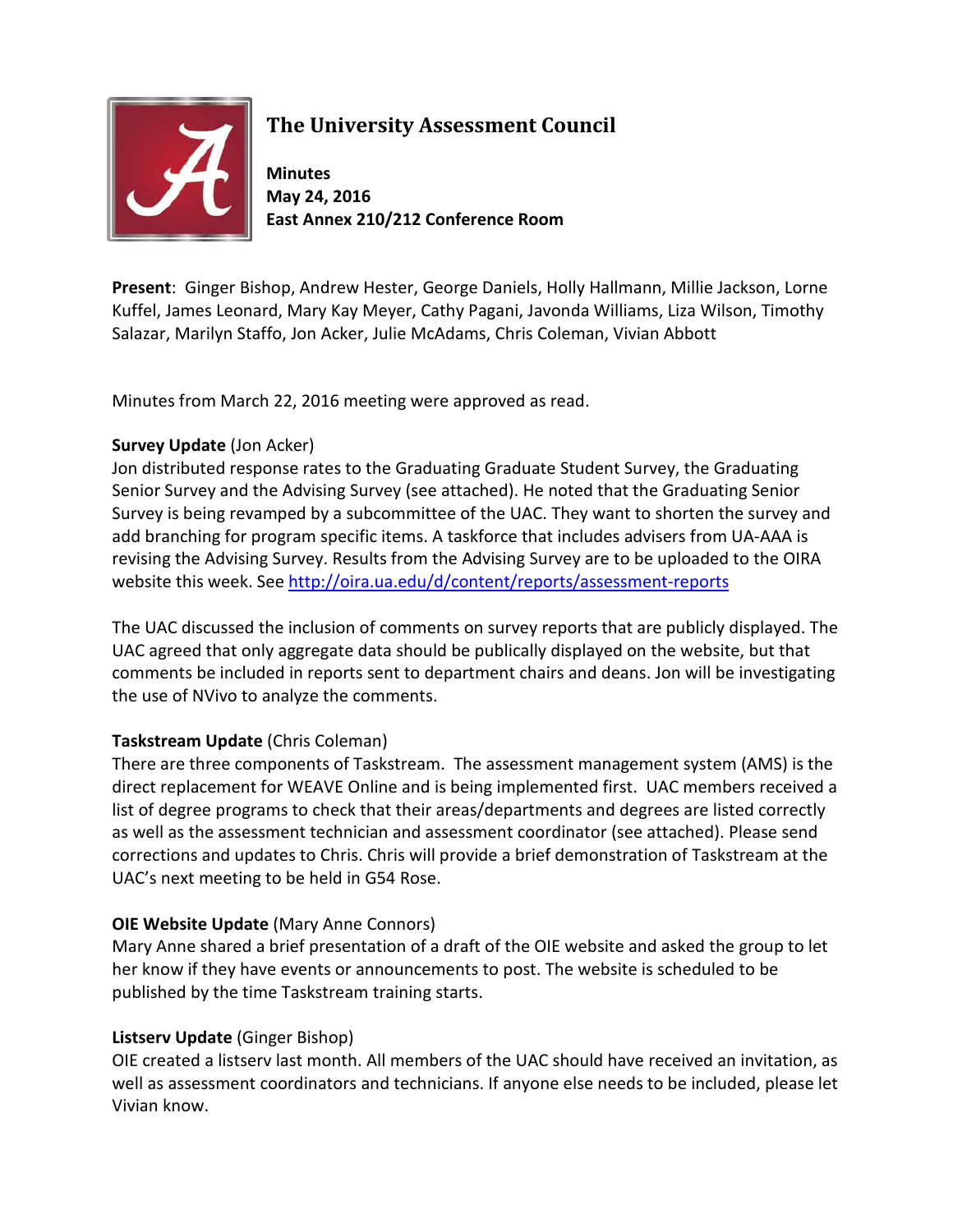### **QEP Update** (Pasquale Tosyali)

Applications for QEP Fellows and the QEP Assessment team are due Friday.

**Program Reviews** (Ginger Bishop and Cathy Pagani)

Program reviews to be conducted in AY 2016-17 are:

- Chemistry
- American Studies
- Math

Cathy explained that program reviews are mainly for those degree programs that are not accredited. Ginger and Cathy are working to make a more efficient and effective process that is meaningful.

**Next Meeting: June 28, 2016 at 2 p.m. in G54 Rose Administration.**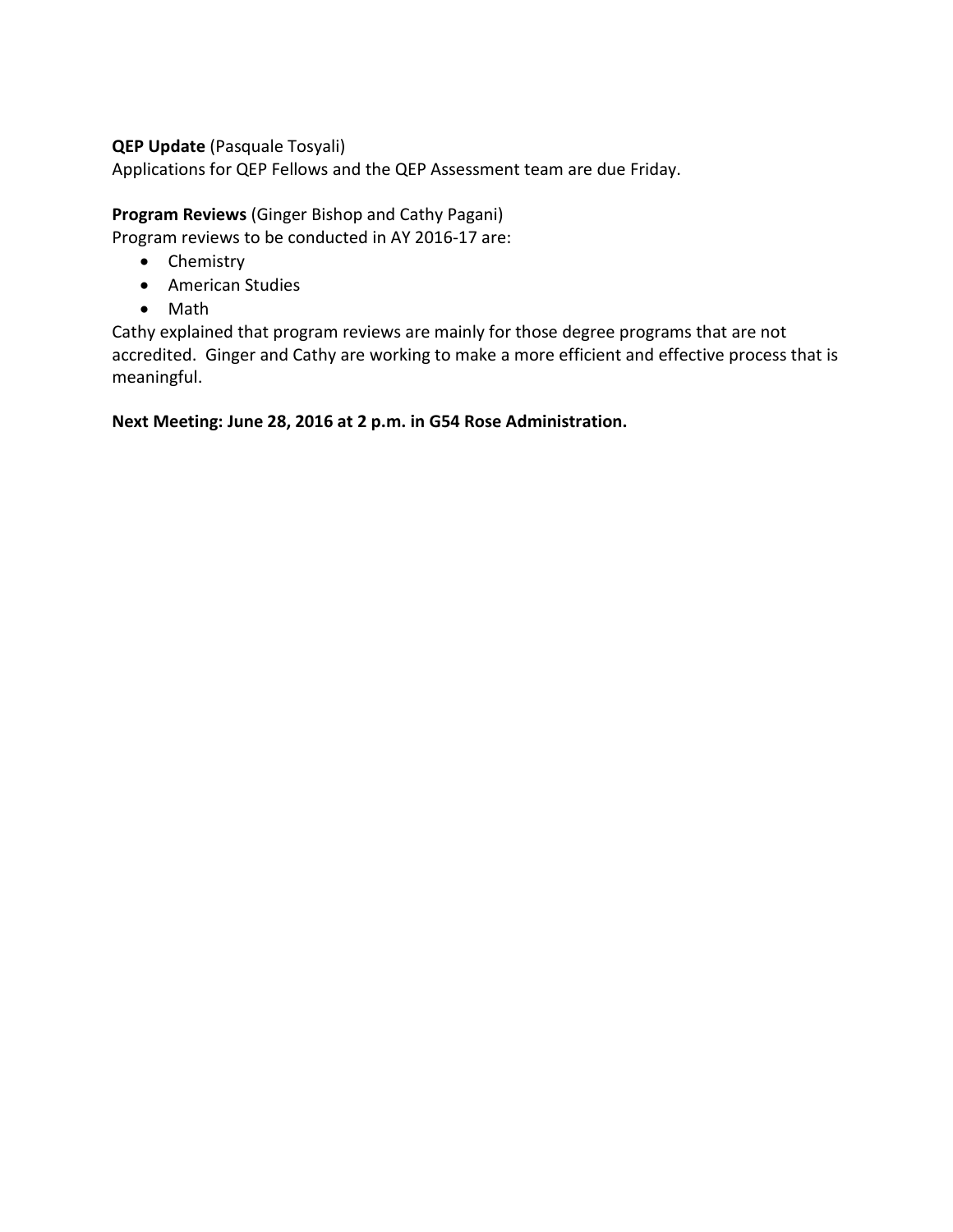# **Graduating Graduate Student Survey**

|        | R   | Ν     | %    |
|--------|-----|-------|------|
| Summer | 61  | 520   | 11.7 |
| Fall   | 121 | 369   | 32.8 |
| Spring | 389 | 1,079 | 36.1 |
| Total  | 571 | 1,968 | 29.0 |

# **Graduating Senior Survey**

| Summer | R<br>182 | Ν<br>938 | %<br>19.4 |
|--------|----------|----------|-----------|
| Fall   | 541      | 1,814    | 29.8      |
| Spring | 1,241    | 4,060    | 30.6      |
| Total  | 1,964    | 6,812    | 28.8      |

## **Advising Survey**

|           | R     | $%$ of R | % of T |
|-----------|-------|----------|--------|
| AS        | 1,001 | 29.1     |        |
| CB        | 645   | 18.7     |        |
| CM        | 228   | 6.6      |        |
| ED        | 206   | 6.0      |        |
| EG        | 735   | 21.3     |        |
| НS        | 410   | 11.9     |        |
| ΝU        | 178   | 5.2      |        |
| <b>SW</b> | 40    | 1.2      |        |
|           |       |          |        |
| Total     | 3,443 |          | 11.5   |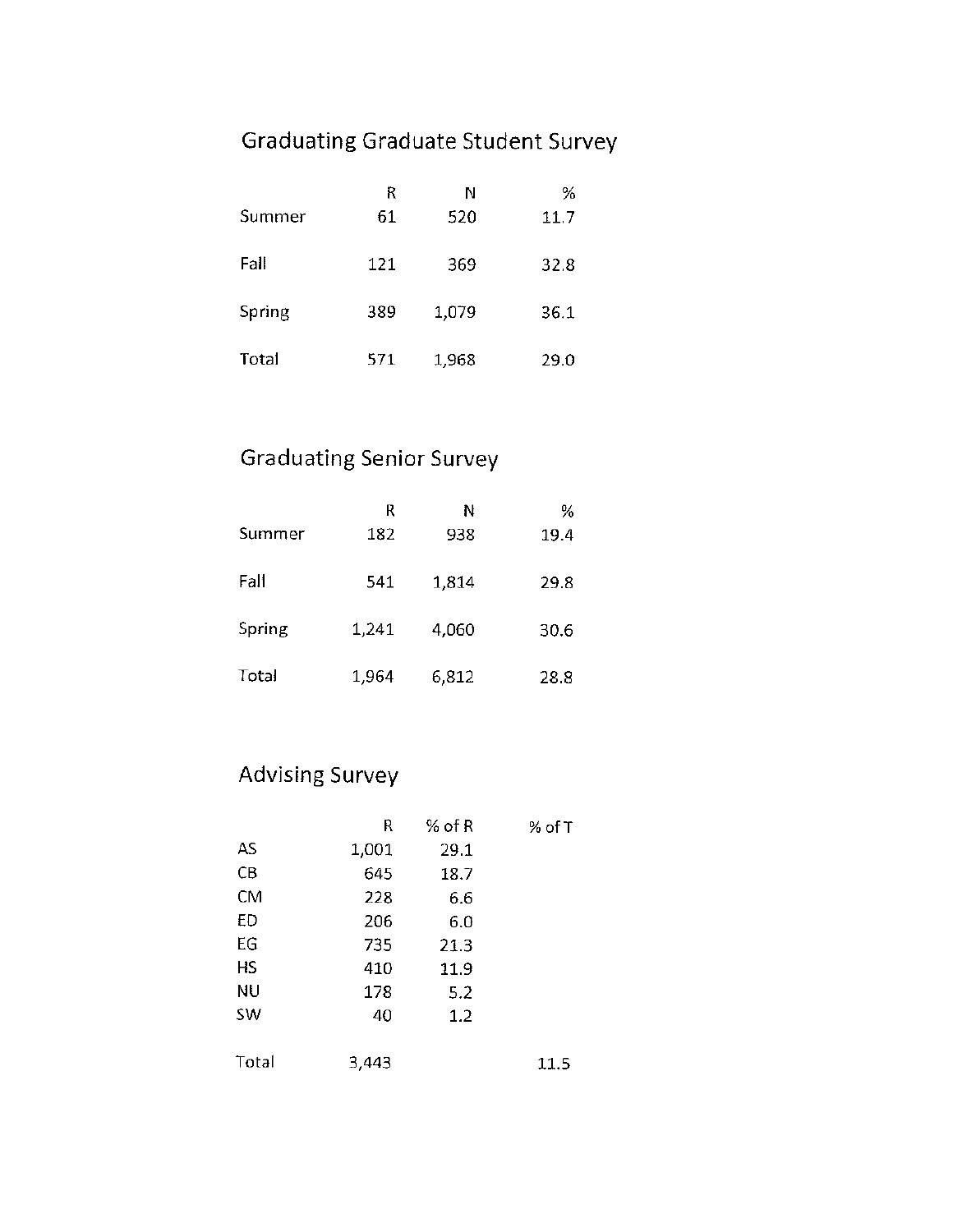| <b>Educational Programs</b>                                             |                        |                        |
|-------------------------------------------------------------------------|------------------------|------------------------|
| Arts and Sciences, College of                                           |                        |                        |
| <b>American Studies, Department of</b>                                  |                        |                        |
| American Studies B.A.                                                   | Jeffrey Melton         | Jeffrey Melton         |
| American Studies M.A.                                                   | Jeffrey Melton         | Jeffrey Melton         |
| Anthropology, Department of                                             |                        |                        |
| Anthropology B.A.                                                       | Chris Lynn             | Chris Lynn             |
| Anthropology M.A.                                                       | Chris Lynn             | Chris Lynn             |
| Anthropology Ph.D.                                                      | Chris Lynn             | Chris Lynn             |
| Art and Art History, Department of                                      |                        |                        |
| Art History B.A.                                                        | Tanja Jones            | Tanja Jones            |
| Art History M.A. (with UAB)                                             | Tanja Jones            | Tanja Jones            |
| Studio Art B.A.                                                         | Sarah Marshall         | Sarah Marshall         |
| Studio Art B.F.A.                                                       | Sarah Marshall         | Sarah Marshall         |
| Studio Art M.A.                                                         | Sarah Marshall         | Sarah Marshall         |
| Studio Art M.F.A.                                                       | Sarah Marshall         | Sarah Marshall         |
| <b>Biological Sciences, Department of</b>                               |                        |                        |
| Biology B.S. / Marine Science B.S. / Microbiology B.S. Katrina Ramonell |                        | Katrina Ramonell       |
|                                                                         |                        | Juan Lopez             |
| Biology M.S./Marine Science MSM Sci.                                    | Katrina Ramonell       | Katrina Ramonell       |
|                                                                         |                        | Juan Lopez             |
| Biology Ph.D.                                                           | Katrina Ramonell       | Katrina Ramonell       |
|                                                                         |                        | Juan Lopez             |
| <b>Chemistry, Department of</b>                                         |                        |                        |
| Chemistry B.S. (all tracks)                                             | <b>Patrick Frantom</b> | <b>Patrick Frantom</b> |
| Chemistry M.S. (Non-Thesis Option)                                      | <b>Patrick Frantom</b> | <b>Patrick Frantom</b> |
| Chemistry M.S. (Thesis Option)                                          | Patrick Frantom        | <b>Patrick Frantom</b> |
| Chemistry Ph.D.                                                         | Patrick Frantom        | <b>Patrick Frantom</b> |
| <b>Communicative Disorders, Department of</b>                           |                        |                        |
| <b>Communicative Disorders B.A</b>                                      | Marcia Hay McCutcheon  | Marcia Hay McCutcheon  |
| Speech Language Pathology M.S.                                          | Marcia Hay McCutcheon  | Marcia Hay McCutcheon  |
| <b>Criminal Justice, Department of</b>                                  |                        |                        |
| Criminal Justice B.A.                                                   | Lesley Reid            | Lesley Reid            |
| Criminal Justice M.S.C.J.                                               | Lesley Reid            | Lesley Reid            |
| <b>English, Department of</b>                                           |                        |                        |
| Creative Writing M.F.A.                                                 | David Ainsworth        | David Ainsworth        |
|                                                                         |                        | Joel Brouwer           |
| English B.A.                                                            | David Ainsworth        | David Ainsworth        |
|                                                                         |                        | Joel Brouwer           |
| English M.A.                                                            | David Ainsworth        | David Ainsworth        |
|                                                                         |                        | Joel Brouwer           |
| English Ph.D.                                                           | David Ainsworth        | David Ainsworth        |
|                                                                         |                        | Joel Brouwer           |
| Teaching English to Speakers of Other Languages M.A. David Ainsworth    |                        | David Ainsworth        |
|                                                                         |                        | Joel Brouwer           |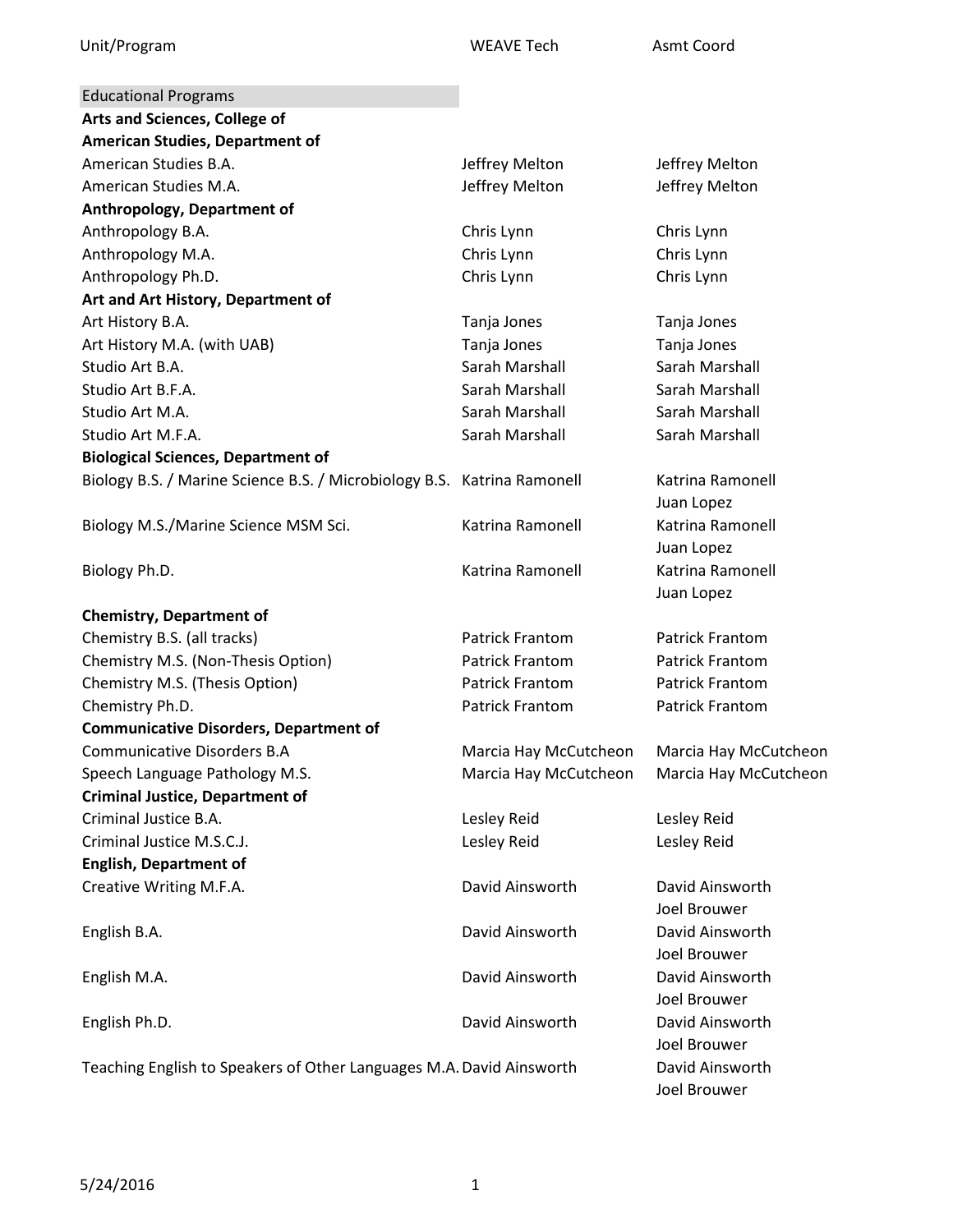| Unit/Program                                                        | <b>WEAVE Tech</b>     | Asmt Coord            |
|---------------------------------------------------------------------|-----------------------|-----------------------|
| <b>Gender and Race Studies, Department of</b>                       |                       |                       |
| African American Studies B.A. (with UAB)                            | Utz McKnight          | Utz McKnight          |
| Women's Studies M.A.                                                | Utz McKnight          | Utz McKnight          |
| Geography, Department of                                            |                       |                       |
| Geography B.S. / B.A.                                               | Seth Appiah-Opoku     | Seth Appiah-Opoku     |
| Geography M.S.                                                      | Seth Appiah-Opoku     | Seth Appiah-Opoku     |
| <b>Geological Sciences, Department of</b>                           |                       |                       |
| Geology B.A. / B.S.                                                 | <b>Fred Andrus</b>    | <b>Fred Andrus</b>    |
| Geology M.S.                                                        | <b>Fred Andrus</b>    | <b>Fred Andrus</b>    |
| Geology Ph.D.                                                       | <b>Fred Andrus</b>    | <b>Fred Andrus</b>    |
| <b>History, Department of</b>                                       |                       |                       |
| History B.A.                                                        | Kari Frederickson     | Heather Kopelson      |
| History M.A.                                                        | Kari Frederickson     | Margaret Abruzzo      |
| History Ph.D.                                                       | Kari Frederickson     | Margaret Abruzzo      |
| <b>Mathematics, Department of</b>                                   |                       |                       |
|                                                                     | Wei-Shen Hsia         | <b>Robert Moore</b>   |
| Applied Mathematics Ph.D. (with UAB & UAH)<br>Mathematics B.S.      | Wei-Shen Hsia         | <b>Robert Moore</b>   |
| Mathematics M.A.                                                    | Wei-Shen Hsia         |                       |
|                                                                     |                       | <b>Robert Moore</b>   |
| Mathematics Ph.D.                                                   | Wei-Shen Hsia         | <b>Robert Moore</b>   |
| Modern Languages and Classics, Department of                        |                       |                       |
| Foreign Language and Literature B.A. (German Track), Raegan Lemmond |                       | Raegan Lemmond        |
| German M.A. (German Literature) / M.A. (German Stu Raegan Lemmond   |                       | Raegan Lemmond        |
| Romance Languages M.A. (French option) /M.A. (Span Raegan Lemmond   |                       | Raegan Lemmond        |
| Romance Languages Ph.D. / Ph.D. (French option) / Pr Raegan Lemmond |                       | Raegan Lemmond        |
| Spanish B.A.                                                        | Raegan Lemmond        | Raegan Lemmond        |
| Music, School of                                                    |                       |                       |
| Music B.A./B.M./Bs.Ed.                                              | <b>Marvin Latimer</b> | Marvin Latimer        |
|                                                                     | Jeremy Crawford       | Jeremy Crawford       |
| Music D.M.A.                                                        | Marvin Latimer        | Marvin Latimer        |
|                                                                     | Jeremy Crawford       | Jeremy Crawford       |
| Music M.M.                                                          | <b>Marvin Latimer</b> | <b>Marvin Latimer</b> |
|                                                                     | Jeremy Crawford       | Jeremy Crawford       |
| <b>New College</b>                                                  |                       |                       |
| Interdisciplinary Studies B.A. / B.S.                               | Barbara Brickman      | Barbara Brickman      |
| Philosophy, Department of                                           |                       |                       |
| Philosophy B.A.                                                     | Chase Wrenn           | Chase Wrenn           |
| Physics and Astronomy, Department of                                |                       |                       |
| Physics B.S. (all tracks)                                           | Ray White             | Ray White             |
| Physics Ph.D. / Ph.D. with Astronomy Specialization                 | Ray White             | Ray White             |
| Physics M.S. / M.S. with Astronomy Specialization                   | Ray White             | Ray White             |
| <b>Political Science, Department of</b>                             |                       |                       |
| International Studies B.A.                                          |                       | Dana Patton           |
| Political Science B.A.                                              |                       | Dana Patton           |
| Political Science M.A.                                              |                       | Dana Patton           |
| <b>Political Science Ph.D</b>                                       |                       | Dana Patton           |
| Public Administration M.P.A.                                        |                       | Dana Patton           |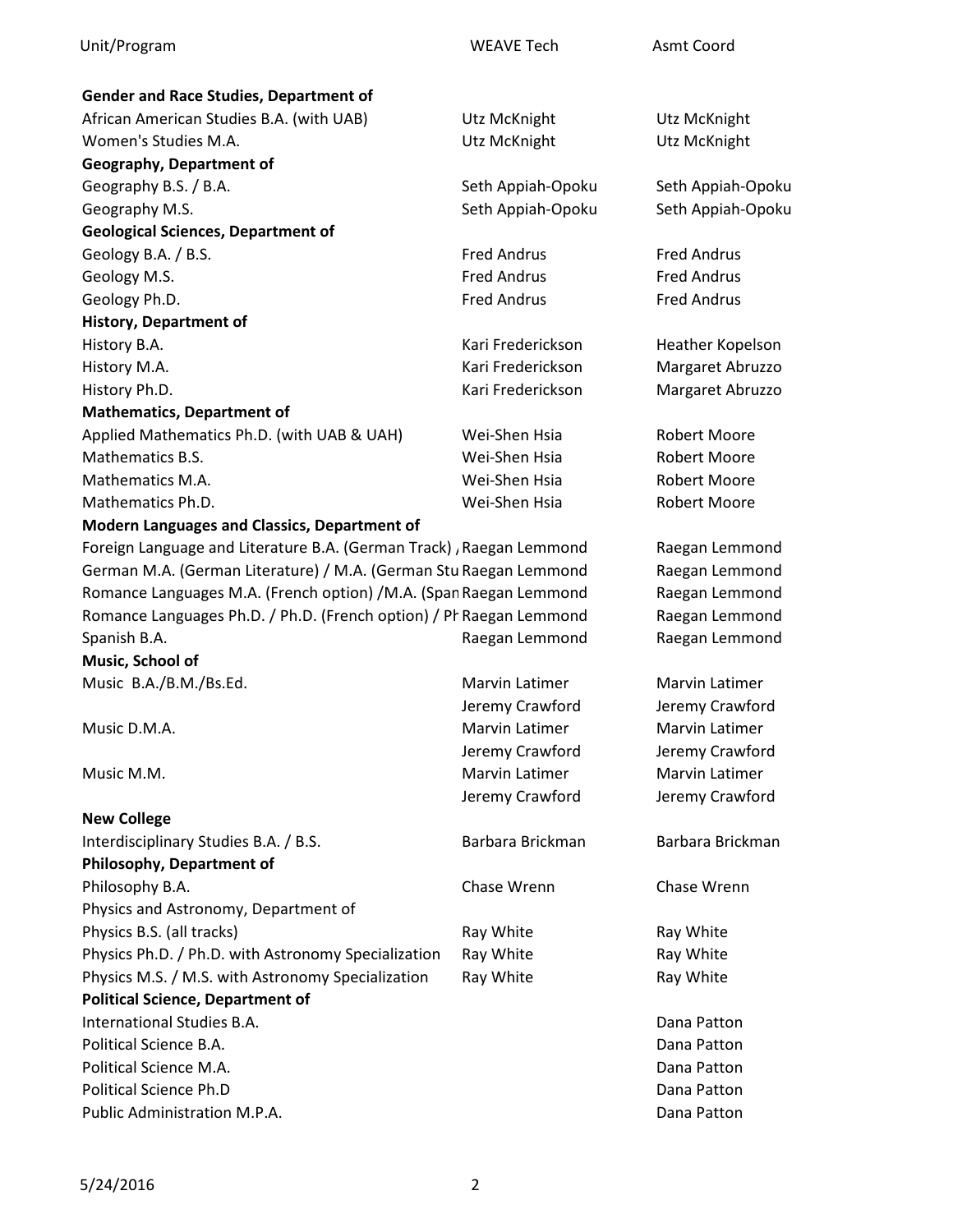| Psychology, Department of                                             |                        |                           |
|-----------------------------------------------------------------------|------------------------|---------------------------|
| Psychology B.S. / B.A                                                 | <b>Frances Conners</b> | <b>Frances Conners</b>    |
| Psychology M.A.                                                       | <b>Frances Conners</b> | <b>Frances Conners</b>    |
| Psychology Ph.D                                                       | <b>Frances Conners</b> | <b>Frances Conners</b>    |
| <b>Religious Studies, Department of</b>                               |                        |                           |
| Religious Studies B.A.                                                | Russell McCutcheon     | <b>Russell McCutcheon</b> |
| Theatre and Dance, Department of                                      |                        |                           |
| Dance B.A.                                                            | Sarah Barry            | Sarah Barry               |
| Theatre B.A.                                                          | <b>Allison Hetzel</b>  | <b>Allison Hetzel</b>     |
| Theatre M.F.A.                                                        | <b>Allison Hetzel</b>  | <b>Allison Hetzel</b>     |
| <b>Commerce and Business Administration, College of</b>               |                        |                           |
| <b>Accountancy, School of</b>                                         |                        |                           |
| Accounting B.S.C.B.A.                                                 | <b>Eric Williams</b>   | Linda Parsons             |
| Accounting M.Acc.                                                     | <b>Eric Williams</b>   | Linda Parsons             |
| Accounting M.T.A.                                                     | <b>Eric Williams</b>   | Linda Parsons             |
| Accounting Ph.D.                                                      | <b>Eric Williams</b>   | Linda Parsons             |
| <b>Commerce and Business</b>                                          |                        |                           |
| <b>Business Administration B.Sc.B.A.</b>                              | <b>Eric Williams</b>   | Joyce Meyer               |
| <b>Business Administration B.Sc.B.A. Online</b>                       | <b>Eric Williams</b>   | Joyce Meyer               |
| <b>Economics, Finance and Legal Studies, Department of</b>            |                        |                           |
| Banking & Finance M.S.                                                | <b>Eric Williams</b>   | Charlye Adams             |
|                                                                       |                        | Victoria Javine           |
| Banking & Finance B.Sc.B.A.                                           | <b>Eric Williams</b>   | Charlye Adams             |
|                                                                       |                        | Victoria Javine           |
| Banking & Finance Ph.D.                                               | <b>Eric Williams</b>   | Charlye Adams             |
|                                                                       |                        | Victoria Javine           |
| Economics M.A.                                                        | <b>Eric Williams</b>   | Charlye Adams             |
|                                                                       |                        | Victoria Javine           |
| Economics Ph.D.                                                       | <b>Eric Williams</b>   | Charlye Adams             |
|                                                                       |                        | Victoria Javine           |
| Economics B.Sc.B.A./Economics B.A.                                    | Eric Williams          | Charlye Adams             |
|                                                                       |                        | Victoria Javine           |
| Information Systems, Statistics and Management Science, Department of |                        |                           |
| Applied Statistics M.S.                                               | <b>Eric Williams</b>   | <b>Sharif Melouk</b>      |
| Applied Statistics Ph.D.                                              | <b>Eric Williams</b>   | <b>Sharif Melouk</b>      |
| Management Information Systems B.Sc.B.A.                              | <b>Eric Williams</b>   | <b>Sharif Melouk</b>      |
| <b>Operations Management M.S.</b>                                     | Eric Williams          | <b>Sharif Melouk</b>      |
| Operations Management Ph.D.                                           | Eric Williams          | <b>Sharif Melouk</b>      |
| Operations Management B.Sc.B.A.                                       | <b>Eric Williams</b>   | <b>Sharif Melouk</b>      |
| <b>Operations Management M.S. Online</b>                              | <b>Eric Williams</b>   | <b>Sharif Melouk</b>      |
| <b>Management, Department of</b>                                      |                        |                           |
| Management M.A. Online                                                | <b>Eric Williams</b>   | Joyce Meyer               |
| Management B.Sc.B.A.                                                  | <b>Eric Williams</b>   | Joyce Meyer               |
| Management Ph.D.                                                      | Eric Williams          | Joyce Meyer               |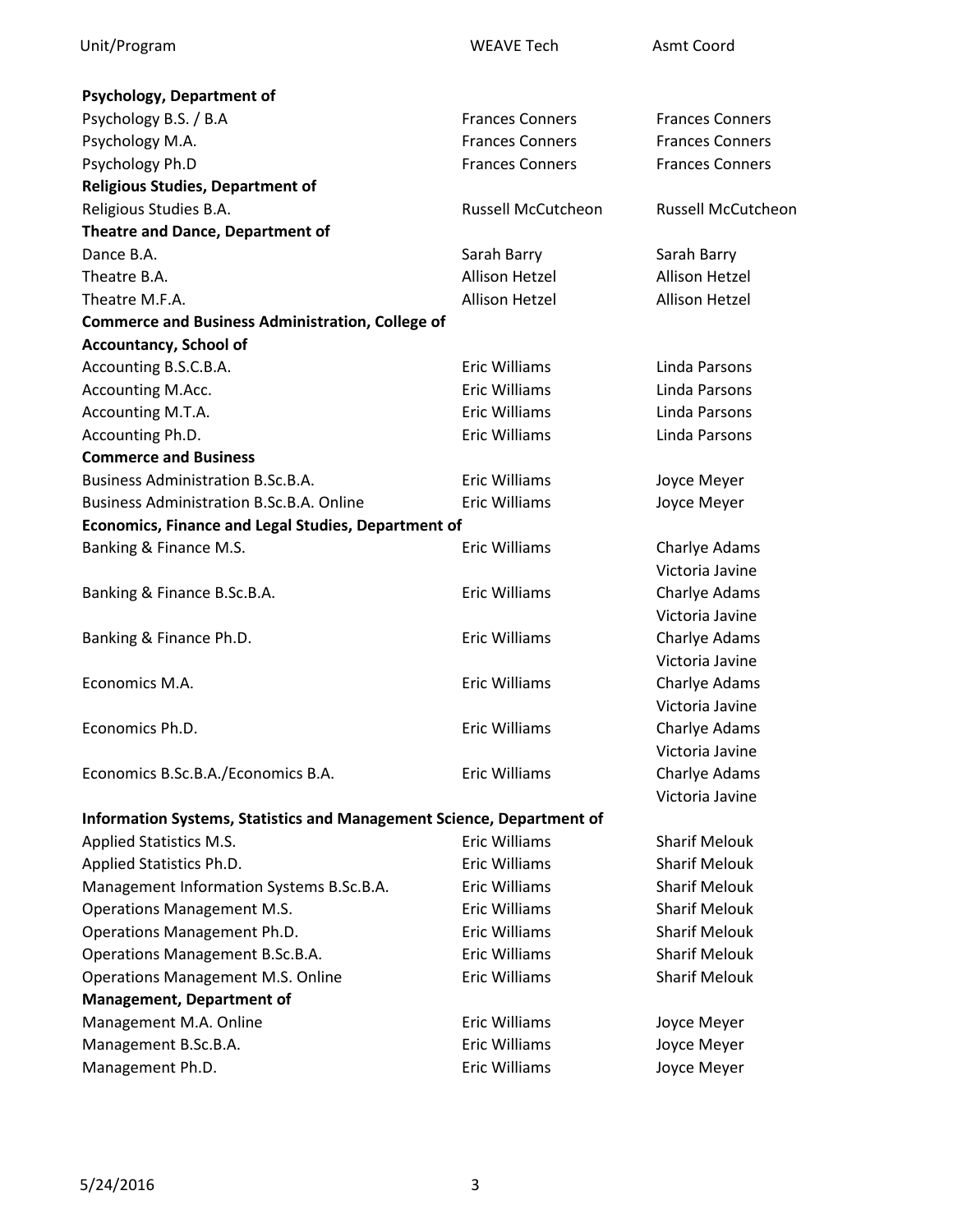| <b>Manderson Graduate School of Business</b>                         |                       |                      |
|----------------------------------------------------------------------|-----------------------|----------------------|
| <b>EMBA</b>                                                          | <b>Eric Williams</b>  | <b>Eric Williams</b> |
| <b>MBA</b>                                                           | <b>Eric Williams</b>  | <b>Eric Williams</b> |
| <b>STEM MBA</b>                                                      | <b>Eric Williams</b>  | <b>Eric Williams</b> |
| <b>Marketing, Department of</b>                                      |                       |                      |
| Marketing B.Sc.B.A                                                   | <b>Eric Williams</b>  | Joyce Meyer          |
| Marketing M.S.                                                       | <b>Eric Williams</b>  | Joyce Meyer          |
| Marketing Ph.D.                                                      | <b>Eric Williams</b>  | Joyce Meyer          |
| <b>Culverhouse Advising</b>                                          | <b>Heather Ammons</b> | Danielle Clarke      |
| <b>Communication and Information Sciences, College of</b>            |                       |                      |
| Advertising and Public Relations, Department of                      |                       |                      |
| Advertising & Public Relations M.A.                                  | Caryl Cooper          | Caryl Cooper         |
| Advertising BA. Com / Public Relations BA. Com                       | Caryl Cooper          | Caryl Cooper         |
| <b>Communication Studies, Department of</b>                          |                       |                      |
| <b>Communication Studies B.A.Com</b>                                 | Angela Billings       | Angela Billings      |
| Communication Studies M.A.                                           | <b>Beth Bennett</b>   | <b>Beth Bennett</b>  |
| <b>Communication Studies Service Activities</b>                      | <b>Beth Bennett</b>   | <b>Beth Bennett</b>  |
| Communication & Information Sciences Ph.D.                           | Shuhua Zhou           | Shuhua Zhou          |
| Journalism & Creative Media, Department of                           |                       |                      |
| Creative Media B.A.C.I.S.                                            | Glenda Cantrell       | Glenda Cantrell      |
| Telecommunication & Film M.A.                                        | Glenda Cantrell       | Glenda Cantrell      |
| News Media B.A.C.I.S.                                                | Wilson Lowrey         | Wilson Lowrey        |
| Journalism M.A.                                                      | Wilson Lowrey         | Wilson Lowrey        |
| Library and Info Studies, Department of                              |                       |                      |
| Book Arts M.F.A.                                                     | Ann Bourne            | Ann Bourne           |
|                                                                      |                       | Ann Prentice         |
| Library & Information Studies M.L.I.S.                               | Ann Bourne            | Ann Bourne           |
|                                                                      |                       | Ann Prentice         |
| Library & Information Studies M.L.I.S. (Online)                      | Ann Bourne            | Ann Bourne           |
|                                                                      |                       | Ann Prentice         |
| <b>Education, College of</b>                                         |                       |                      |
| <b>Curriculum and Instruction, Department of</b>                     |                       |                      |
| Elem Education B.S.Ed                                                | Cynthia Sunal         | Lee Freeman          |
| Elementary Education EdD (Elementary Education) / E Julianne Coleman |                       | Cynthia Sunal        |
| Elementary Education MA (International Sites) / Secor Joy Burnham    |                       | <b>Joy Burnham</b>   |
|                                                                      |                       |                      |

Elementary Education MA (on campus) / MA (off campJulianne Coleman Cynthia Sunal Elementary Educaton EdS (on campus) / EdS (off campJulianne Coleman Cynthia Sunal Elementary Educaton PhD (Elementary Education) / Pl Julianne Coleman Cynthia Sunal Secondary Education B.S. Ed **Secondary Education B.S. Education Cynthia Sunal** Secondary Education EdS (on campus) / EdS (off camp Julianne Coleman Cynthia Sunal Secondary Education M.A., P-12 Reading Specialist, Or Julianne Coleman Cynthia Sunal Secondary Education MA (on campus) / MA (off camp Julianne Coleman Cynthia Sunal **Educational Leadership, Policy and Technology Studies, Department of** Educational Leadership M.A. (All campuses) Philo Hutcheson Philo Hutcheson Educational Administration/Leadership Ed.D. & Ph.D. ( Philo Hutcheson Philo Hutcheson Educational Leadership Ed.S. (All campuses) Philo Hutcheson Philo Hutcheson Higher Education Administration Ed.D. & Ph.D. (All car Philo Hutcheson Philo Hutcheson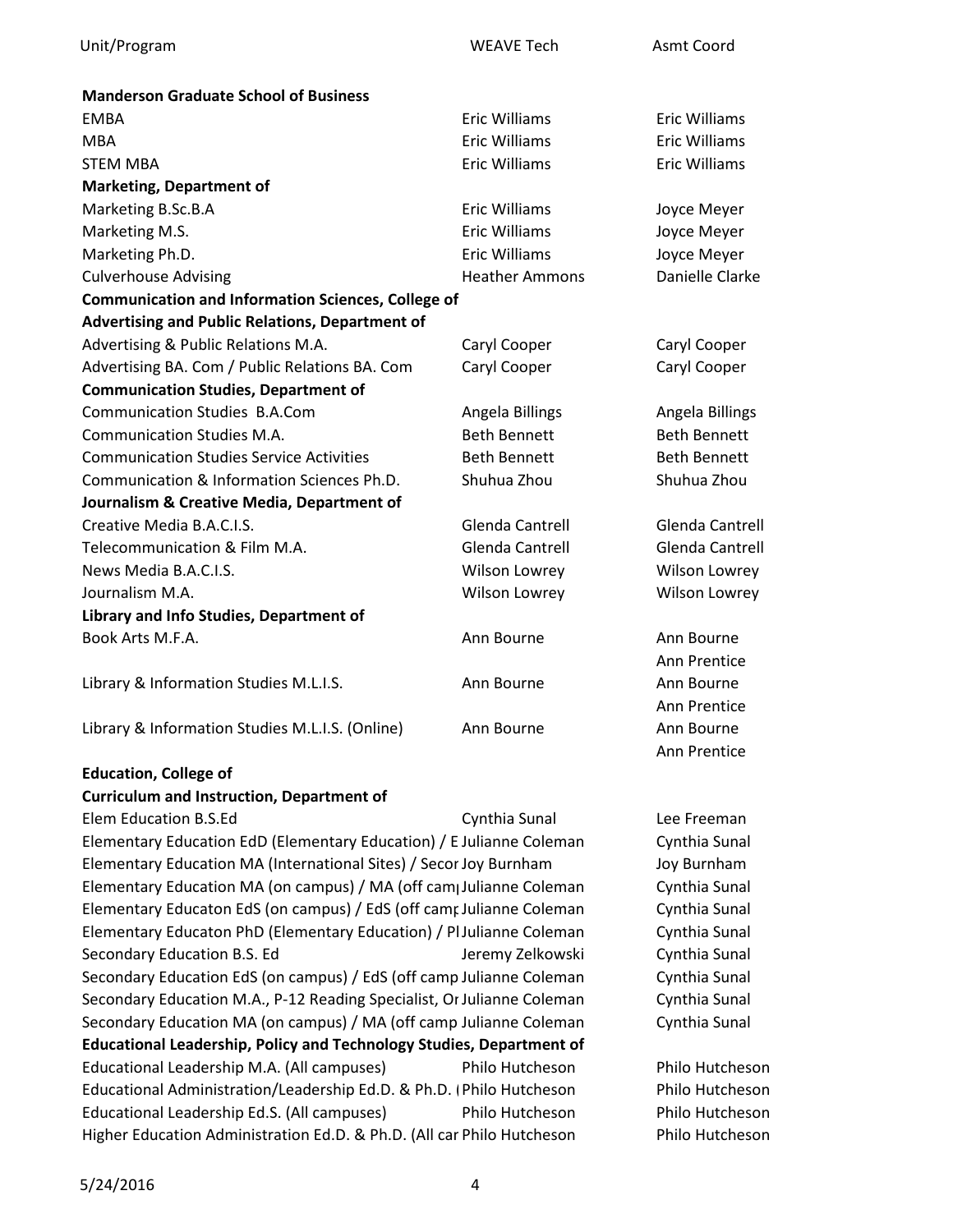Unit/Program WEAVE Tech Asmt Coord

| Higher Education Administration M.A.                                                  | Philo Hutcheson          | Philo Hutcheson          |
|---------------------------------------------------------------------------------------|--------------------------|--------------------------|
| Instructional Leadership Ed.D. (All Campuses)                                         | Philo Hutcheson          | Philo Hutcheson          |
| Instructional Leadership Ed.D. (Nurse Education)                                      | <b>Stephen Tomlinson</b> | <b>Stephen Tomlinson</b> |
| Instructional Leadership Ph.D. (Social & Cultural Studic Philo Hutcheson              |                          | Philo Hutcheson          |
| Instructional Leadership Ph.D. (Instructional Technolo; Philo Hutcheson               |                          | Philo Hutcheson          |
| Educational Studies in Psychology Research, Methodology and Counseling, Department of |                          |                          |
| Counselor Ed - Clinical Mental Health M.S.                                            | Aaron Kuntz              | <b>Rick Houser</b>       |
| Counselor Ed-Rehab Coun M.A.                                                          | Aaron Kuntz              | <b>Rick Houser</b>       |
| <b>Counselor Education Ph.D</b>                                                       | Aaron Kuntz              | <b>Rick Houser</b>       |
| Educational Psych M.A.                                                                | Aaron Kuntz              | Steve Thoma              |
| Educational Psych M.A., Online                                                        | Aaron Kuntz              | Steve Thoma              |
| <b>School Psychometry M.A.</b>                                                        |                          |                          |
| <b>Educational Psych Ed.D</b>                                                         | Aaron Kuntz              | Steve Thoma              |
| <b>Educational Psych Ed.S</b>                                                         | Aaron Kuntz              | Steve Thoma              |
| <b>Educational Psych Ph.D</b>                                                         | Aaron Kuntz              | Steve Thoma              |
| <b>Educational Research Ph.D</b>                                                      | Aaron Kuntz              | Aaron Kuntz              |
| School Counseling M.A.                                                                | Aaron Kuntz              | Aaron Kuntz              |
| School Psychology Ph.D.                                                               | Aaron Kuntz              | Patti Harrison           |
| School Psychology Ed.S                                                                | Aaron Kuntz              | Patti Harrison           |
| Kinesiology, Department of                                                            |                          |                          |
| Human Performance BS.Ed                                                               | All of Faculty           | Jonathan Wingo           |
| Human Performance M.A.                                                                | All of Faculty           | Jonathan Wingo           |
| Human Performance Ph.D                                                                | All of Faculty           | Jonathan Wingo           |
| Special Education and Multiple Abilities, Department of                               |                          |                          |
| Special Education M.A. / M.A. (Gadsden)                                               |                          |                          |
| 2011-2012)                                                                            | Kagendo Mutua            | Kagendo Mutua            |
| Special Education Ed.D                                                                | Kagendo Mutua            | Kagendo Mutua            |
| <b>Special Education Ed.S</b>                                                         | Kagendo Mutua            | Kagendo Mutua            |
| <b>Special Education Ph.D</b>                                                         | Kagendo Mutua            | Kagendo Mutua            |
| <b>Special Education BS.Ed</b>                                                        | <b>Jim Siders</b>        | <b>Jim Siders</b>        |
| <b>Engineering, College of</b>                                                        |                          |                          |
| <b>Aerospace Engineering and Mechanics, Department of</b>                             |                          |                          |
| Aerospace Engineering and Mechanics Ph.D                                              | John Baker               | John Baker               |
| Aerospace Engineering B.S.A.E.                                                        | John Baker               | John Baker               |
| Aerospace Engr & Mechanics M.S.A.E.M. (Consolidate John Baker                         |                          | John Baker               |
| <b>Chemical and Biological Engineering, Department of</b>                             |                          |                          |
| Chemical Engineering B.S.Che.E                                                        | Tonya Klein              | Tonya Klein              |
| Chemical Engineering M.S.Che.E                                                        | Tonya Klein              | Tonya Klein              |
| <b>Chemical Engineering Ph.D</b>                                                      | Tonya Klein              | Tonya Klein              |
| Civil, Construction and Environment Engineering, Department of                        |                          |                          |
| Architectural Engineering B.S.Arch.E                                                  | Shauna Westberry         | Jim Richardson           |
|                                                                                       | W. Edward Back           | W. Edward Back           |
|                                                                                       |                          | Derek Williamson         |
| Civil Engineering B.S.C.E.                                                            | Shauna Westberry         | Jim Richardson           |
|                                                                                       | W. Edward Back           | W. Edward Back           |
|                                                                                       |                          | Derek Williamson         |
| Civil Engineering M.S.C.E.                                                            | Shauna Westberry         | Jim Richardson           |
|                                                                                       |                          |                          |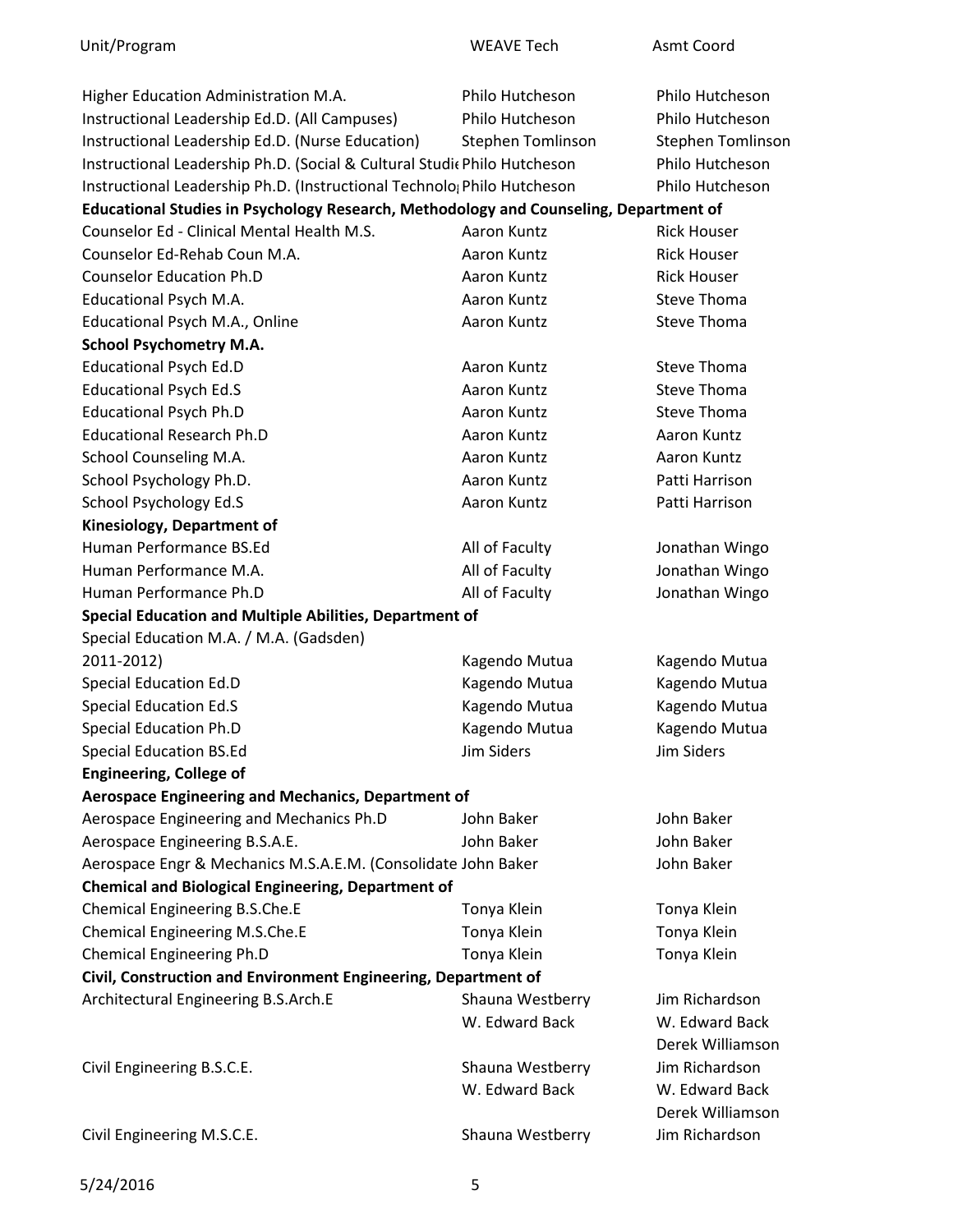| Unit/Program                                                                                   | <b>WEAVE Tech</b>     | Asmt Coord                         |
|------------------------------------------------------------------------------------------------|-----------------------|------------------------------------|
|                                                                                                | W. Edward Back        | W. Edward Back<br>Derek Williamson |
| Civil Engineering Ph.D                                                                         | Shauna Westberry      | Jim Richardson                     |
|                                                                                                | W. Edward Back        | W. Edward Back                     |
|                                                                                                |                       | Derek Williamson                   |
| Civil Engineerng BSCE (Civil Engineering) / BS (ConstrucShauna Westberry                       |                       | Jim Richardson                     |
|                                                                                                | W. Edward Back        | W. Edward Back                     |
|                                                                                                |                       | Derek Williamson                   |
| Construction Engineering B.S.                                                                  | Shauna Westberry      | Jim Richardson                     |
|                                                                                                | W. Edward Back        | W. Edward Back                     |
|                                                                                                |                       | Derek Williamson                   |
| <b>Environmental Engineering B.S.Env.E</b>                                                     | Shauna Westberry      | Jim Richardson                     |
|                                                                                                | W. Edward Back        | W. Edward Back                     |
|                                                                                                |                       | Derek Williamson                   |
| Environmental Engineering M.S.E.                                                               | Shauna Westberry      | Jim Richardson                     |
|                                                                                                | W. Edward Back        | W. Edward Back                     |
|                                                                                                |                       | Derek Williamson                   |
| <b>Computer Science, Department of</b>                                                         |                       |                                    |
| Computer Science B.S.                                                                          | <b>David Cordes</b>   | <b>David Cordes</b>                |
| Computer Science M.S.C.S                                                                       | David Cordes          | <b>David Cordes</b>                |
| Computer Science B.S.C.S.                                                                      | David Cordes          | <b>David Cordes</b>                |
| Computer Science Ph.D                                                                          | <b>David Cordes</b>   | David Cordes                       |
| <b>Electrical and Computer Engineering, Department of</b>                                      |                       |                                    |
| Elect & Comp Engr M.S.E.E.                                                                     | <b>Tim Haskew</b>     | <b>Tim Haskew</b>                  |
| Elect & CompEngr Ph.D                                                                          | <b>Tim Haskew</b>     | <b>Tim Haskew</b>                  |
| Electr & CompEngr B.S.E.E.                                                                     | <b>Tim Haskew</b>     | <b>Tim Haskew</b>                  |
| <b>Mechanical Engineering, Department of</b>                                                   |                       |                                    |
| Mechanical Engineering M.S.M.E.                                                                | Ajay Agrawal          | Kevin Chou                         |
| Mechanical Engineering B.S.M.E.                                                                | Ajay Agrawal          | Ajay Agrawal                       |
| Mechanical Engineering Ph.D                                                                    | Ajay Agrawal          | Ajay Agrawal                       |
| Metallurgical and Materials Engineering, Department of                                         |                       |                                    |
| Materials Science (Jt. w/UAB & UAH) Ph.D                                                       |                       |                                    |
| 2011-2012)                                                                                     | Mark Weaver           | Mark Weaver                        |
| Materials/Metal Engr (w/ UAB) Ph.D<br>2011-2012)                                               |                       |                                    |
|                                                                                                | Mark Weaver           | Mark Weaver<br>Mark Weaver         |
| Metallurgical Engineering Demo: Metallurgical Engine Mark Weaver<br>Metallurgical Engr B.S.Met | Mark Weaver           | Mark Weaver                        |
| Metallurgical Engr M.S.Met                                                                     | Mark Weaver           | Mark Weaver                        |
| Human Environmental Sciences, College of                                                       |                       |                                    |
| Clothing, Textiles and Design, Department of                                                   |                       |                                    |
| <b>Apparel &amp; Textiles BSHES</b>                                                            | <b>Shirley Foster</b> | <b>Shirley Foster</b>              |
| Clothing, Textiles & Design M.H.S.                                                             | <b>Shirley Foster</b> | <b>Shirley Foster</b>              |
| <b>Interior Design BSHES</b>                                                                   | <b>Shirley Foster</b> | <b>Shirley Foster</b>              |
| <b>Consumer Sciences Department</b>                                                            |                       |                                    |
| Consumer Sciences BSHES / BSHES, Online                                                        | Caroline Fulmer       | Caroline Fulmer                    |
| General HES BSHES / BSHES, Online                                                              | Caroline Fulmer       | Caroline Fulmer                    |
| General HES M.S.H.E.S., Human Development & Famil Caroline Fulmer                              |                       | Caroline Fulmer                    |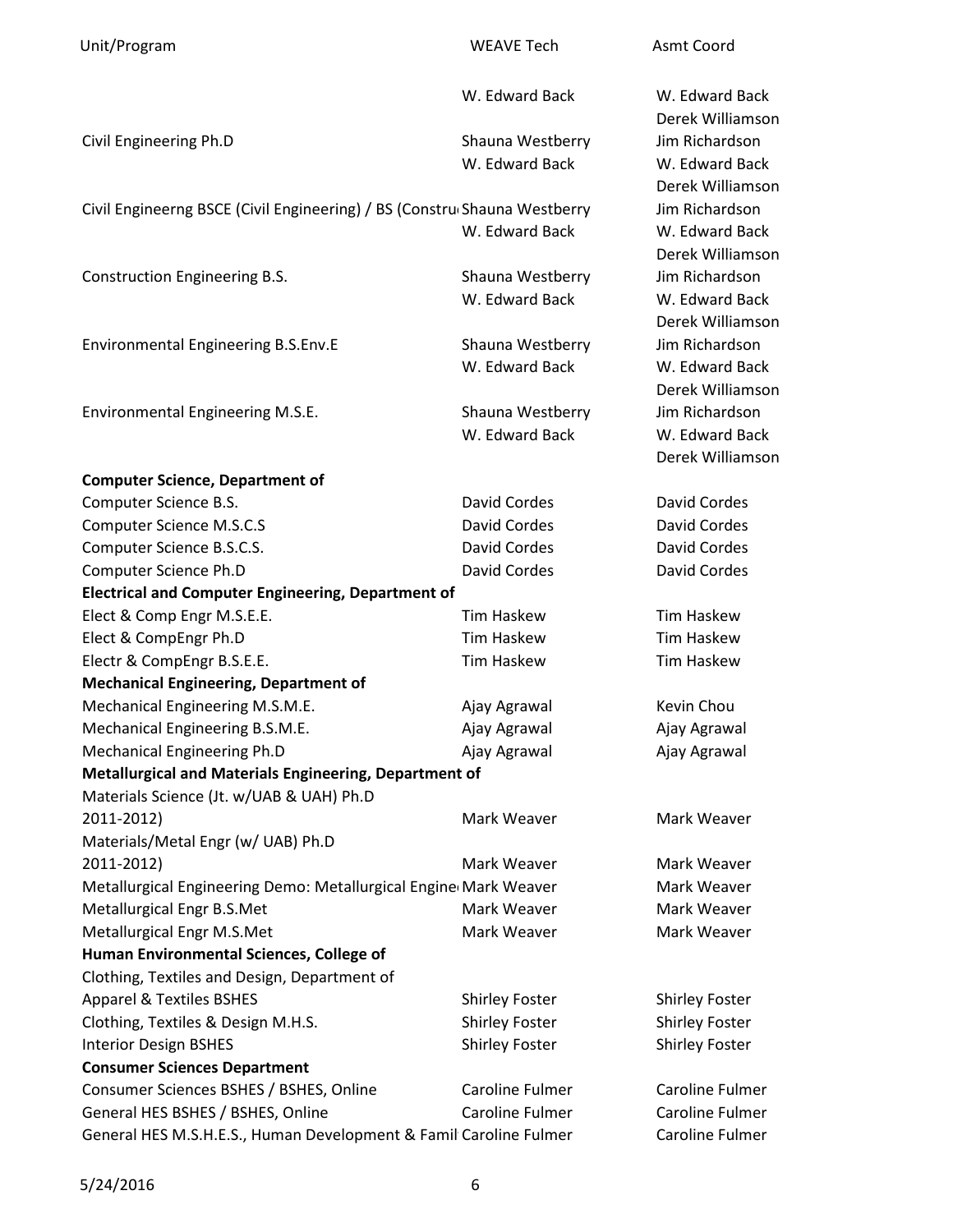| Unit/Program                                                       | <b>WEAVE Tech</b>       | Asmt Coord             |
|--------------------------------------------------------------------|-------------------------|------------------------|
| General HES MSHES Consumer Sciences / MSHES Cons Caroline Fulmer   |                         | Caroline Fulmer        |
| General HES MSHES Hum Env Sci / MSHES Hum Env Sc Caroline Fulmer   |                         | Caroline Fulmer        |
| General HES MSHES, Human Nutrition / MSHES Huma Caroline Fulmer    |                         | <b>Caroline Fulmer</b> |
| <b>Health Sciences, Department of</b>                              |                         |                        |
| Athletic Training B.S.                                             | D. Leaver Dunn          | D. Leaver Dunn         |
| Public Health B.S.                                                 | <b>Derrick Flowers</b>  | Jen Nickelson          |
| Gen Health Studies M.A.                                            | <b>Derrick Flowers</b>  | <b>Brian Gordon</b>    |
|                                                                    |                         | Angelia Paschal        |
| Health Education/Promotion Ph.D.                                   | <b>Stuart Usdan</b>     | <b>Stuart Usdan</b>    |
| Human Development and Family Studies, Department of                |                         |                        |
| Early Childhood Education, BSHES / BSHES Online                    | Mary Liz Curtner Smith  | Caroline Fulmer        |
| Human Development & Family Studies, BSHES                          | Mary Liz Curtner Smith  | <b>Caroline Fulmer</b> |
| Human Development & Family Studies, MSHES                          | Mary Liz Curtner Smith  | Caroline Fulmer        |
| Human Nutrition and Hospitality, Department of                     |                         |                        |
| Food & Nutrition BSHES / Food & Nutrition BSHES, On Mary Kay Meyer |                         | Mary Kay Meyer         |
| Restaurant & Hospitality Mgmt. BSHES / Restaruant & Kim Severt     |                         | <b>Kim Severt</b>      |
| Law, School of                                                     |                         |                        |
| Law                                                                |                         |                        |
| Law (Tax) LL.M                                                     | Patty Nelson            | Dan Powell             |
| Law (Tax) LL.M, Online                                             | Patty Nelson            | Dan Powell             |
| Law J.D.                                                           | James Leonard           | James Leonard          |
| Law LL.M                                                           | James Leonard           | James Leonard          |
| Nursing, College of                                                |                         |                        |
| <b>Nursing</b>                                                     |                         |                        |
| Nursing (w/ UAB, UAH) D.N.P., Online                               | Robin Lawson            | Alice March            |
| <b>Nursing B.S.N (Traditional Program)</b>                         | Robin Lawson            | <b>Melondie Carter</b> |
| Nursing BSN (RN/BS Track)                                          | Robin Lawson            | Michelle Cheshire      |
| Nursing M.S.N.                                                     | Robin Lawson            | Alice March            |
| Social Work, School of                                             |                         |                        |
| Social Work                                                        |                         |                        |
| Social Work B.S.W.                                                 | Javonda Williams        | Laura Hopson           |
| Social Work M.S.W. / M.S.W. Online                                 | Javonda Williams        | <b>Tyrone Cheng</b>    |
| Social Work Ph.D                                                   | Javonda Williams        | <b>Brenda Smith</b>    |
|                                                                    |                         |                        |
| <b>Student Affairs, Division of</b>                                | David L Grady           | Steven Hood            |
| <b>Blackburn Institute</b>                                         | Mac Griswold            | Mary Lee Caldwell      |
|                                                                    | <b>Adam Sterritt</b>    |                        |
| <b>Career Center</b>                                               | <b>Travis Railsback</b> | Amanda Ingram          |
|                                                                    | Molly Lawrence          |                        |
| Center for Service & Leadership                                    | <b>Adam Sterritt</b>    | Courtney Thomas        |
| <b>Counseling Center</b>                                           | David L Grady           | Lee Keyes              |
| Dean of Students                                                   | Tim Hebson              | <b>Stacy Jones</b>     |
| <b>External Affairs</b>                                            | David L Grady           | Alicia Browne          |
| Ferguson Center                                                    | Molly Lawrence          | <b>Adam Sterritt</b>   |
| <b>First Year Experience</b>                                       | Steven Hood             | <b>Ronald Hebert</b>   |
| <b>Greek Affairs</b>                                               | Tim Hebson              | Kathleen Gillan        |
| Housing & Residential Communities                                  | Steven Hood             | Matthew Kerch          |